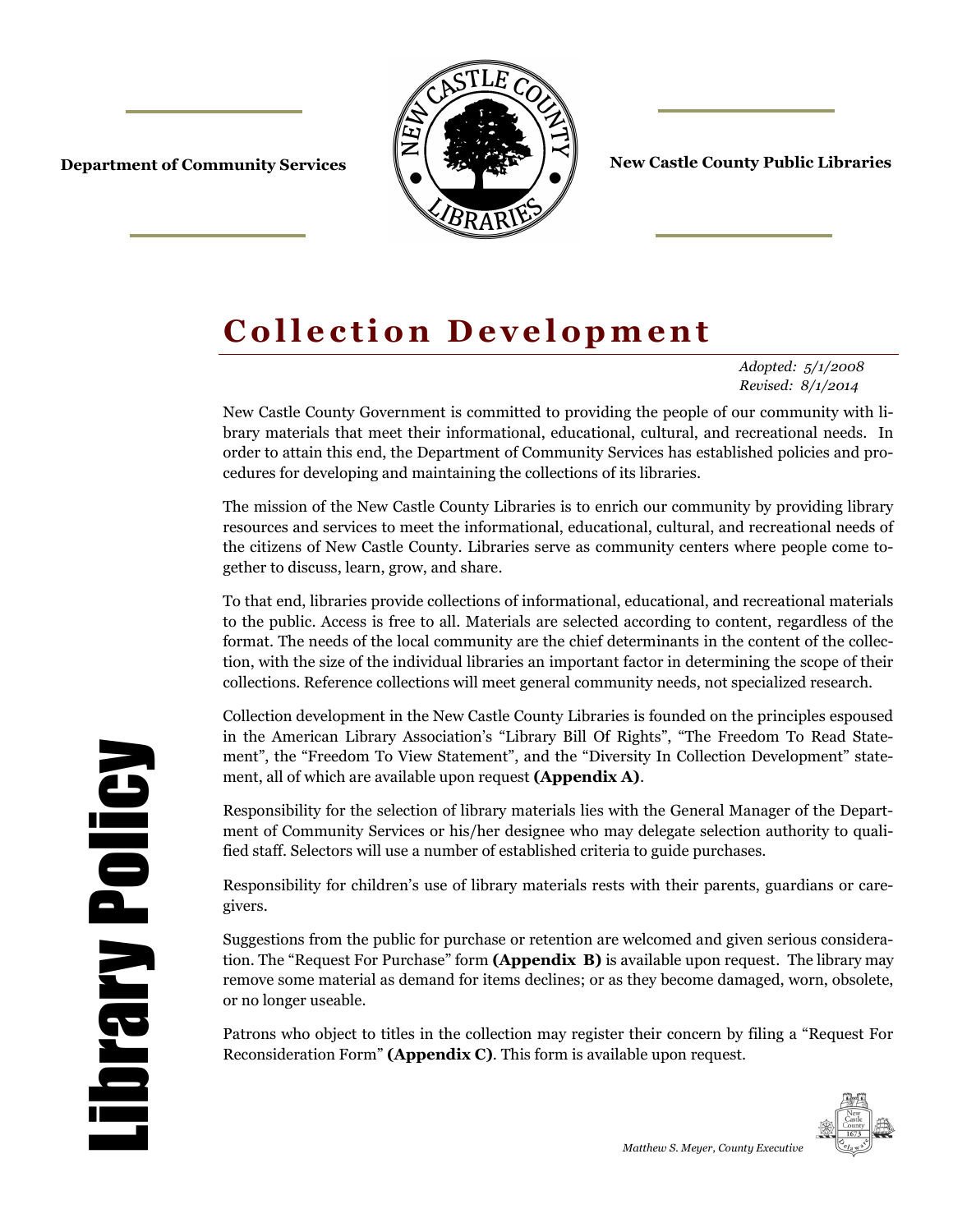

### **Local Authors' Works**

New Castle County Libraries value our local authors and welcome the inclusion of their works into our collections. For a work to be added, it needs to meet the following criteria:

- "Local Author" is defined as created by someone who lives in New Castle County, the work has significant New Castle County or Delaware content, and/or the work has high interest for Delaware residents.
- Local author works must meet selection criteria as defined by the library's Collection Development Policy.
- Works must be able to stand up to regular library use. They must have a library-rated binding (i.e., no stapled or spiral bindings), durable covers, and be in a format that the library already collects and circulates.

### Process For Submission

Interested authors that meet the above criteria are directed to approach their local branch library in person, by mail, or by phone. Please have the attached Request To Add Local Author's Work form **(Appendix D)** prepared, keeping the following conditions in mind:

- A Request To Add Local Author's Work form is required for each work that is submitted for consideration.
- Local authors can choose to have a single copy of their work housed at their local branch; if a specific location is not requested, we will place the title in a branch of our choosing. New Castle County Libraries will not add multiple copies of a local author's work unless there is sufficient demand to warrant additional copies.
- Collection funds are limited, so the libraries are grateful to authors who choose to donate copies of their works. Authors who wish us to purchase their work should ensure that the work is available through either of our major vendors or a local bookstore with whom we have an existing purchase agreement. A current list of approved vendors is available upon request. New Castle County Libraries must purchase works from these approved vendors and cannot purchase works directly from the author.
- Local authors' works will either be placed in a Local Author collection or included in the general collection at the discretion of the library.
- New Castle County Libraries have limited shelf space and we focus on popular materials. If a local author's work is added but does not circulate, or the work is damaged, the library reserves the right to delete it from the collection. We will not notify authors when their work is deleted.

Unsolicited works received by New Castle County Libraries which do not follow the above procedure will be treated as donations and will not be returned to the sender.

### **Updating This Policy**

To ensure that this policy continues to meet the needs of the community, New Castle County Libraries will report annually to the Library Advisory Board on Collection Development procedures and annual collection statistics.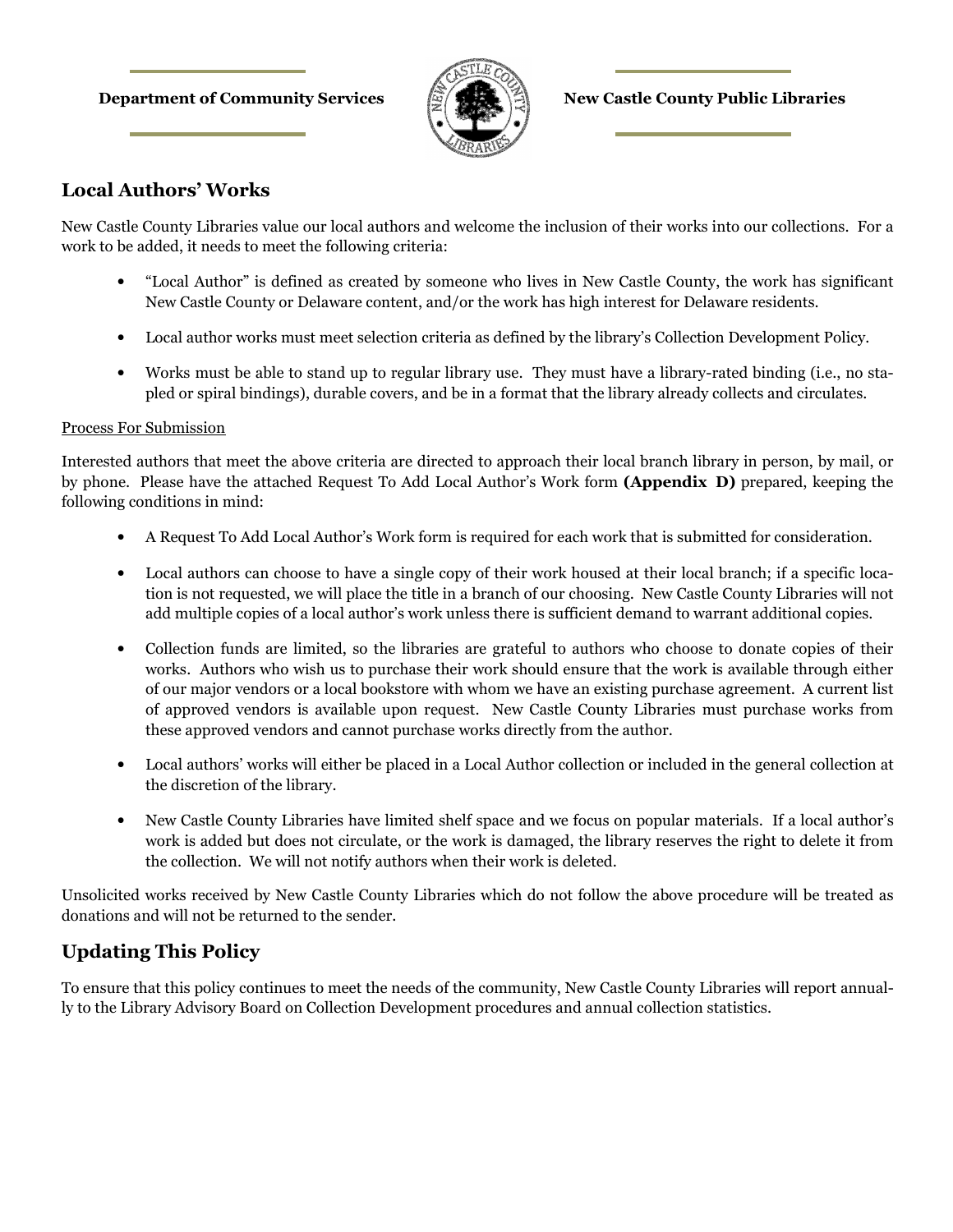### **Department of Community Services**  $\mathbb{S}/\mathbb{R}$  **New Castle County Public Libraries**



# **Appendices**

**Appendix A: American Library Association Documents** 

- **Library Bill Of Rights**
- **The Freedom To Read Statement**
- **Freedom To View Statement**
- **Diversity In Collection Development**

**Appendix B: Request For Purchase Form** 

**Appendix C: Request For Reconsideration Form** 

**Appendix D: Request To Add Local Author's Work Form**

*Reflects revisions from presentation to the Library Advisory and Review Board on February 13, 2008.*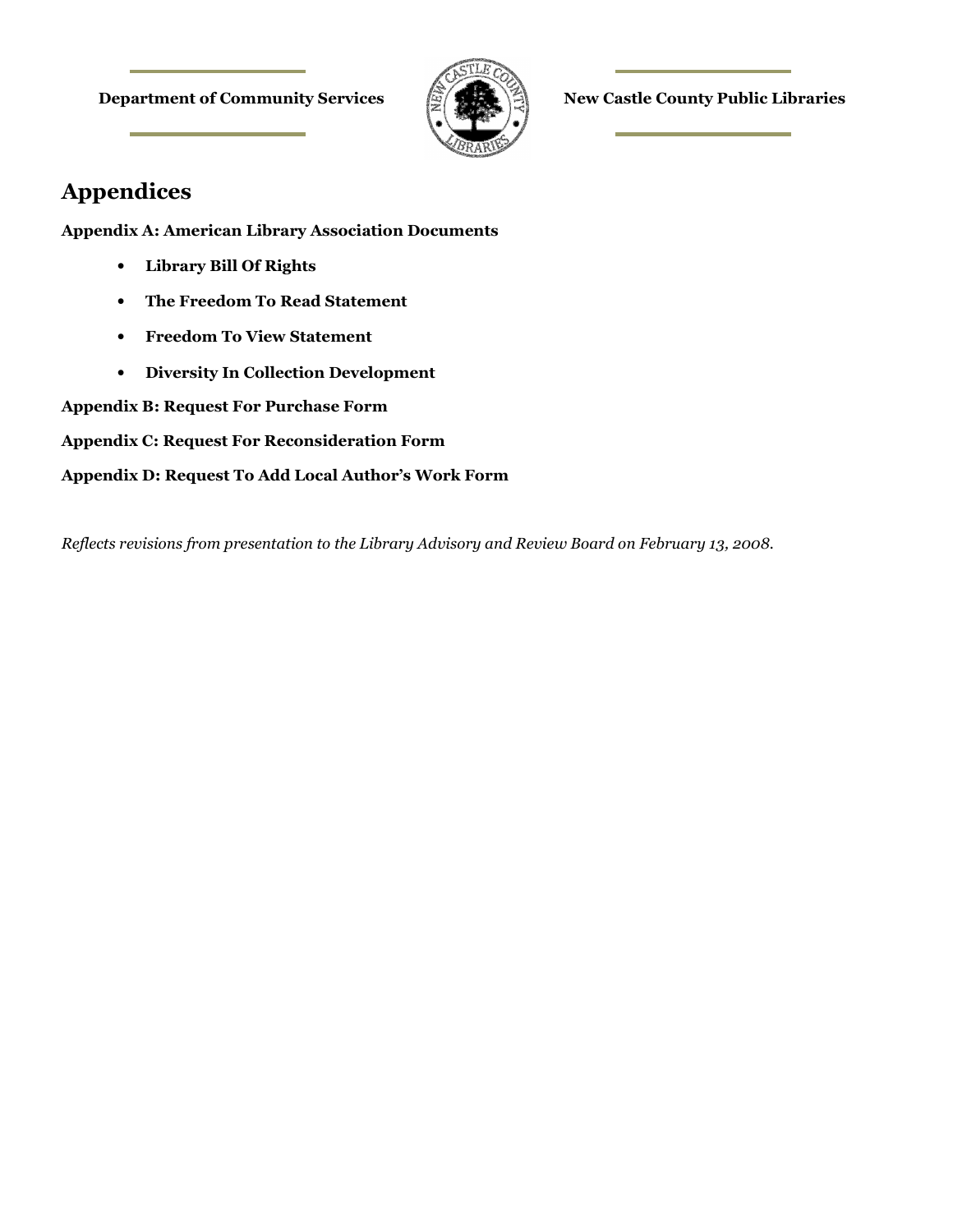

# **APPENDIX A**

### **Library Bill Of Rights**

The American Library Association affirms that all libraries are forums for information and ideas, and that the following basic policies should guide their services.

- I. Books and other library resources should be provided for the interest, information, and enlightenment of all people of the community the library serves. Materials should not be excluded because of the origin, background, or views of those contributing to their creation.
- II. Libraries should provide materials and information presenting all points of view on current and historical issues. Materials should not be proscribed or removed because of partisan or doctrinal disapproval.
- III. Libraries should challenge censorship in the fulfillment of their responsibility to provide information and enlightenment.
- IV. Libraries should cooperate with all persons and groups concerned with resisting abridgment of free expression and free access to ideas.
- V. A person's right to use a library should not be denied or abridged because of origin, age, background, or views.
- VI. Libraries which make exhibit spaces and meeting rooms available to the public they serve should make such facilities available on an equitable basis, regardless of the beliefs or affiliations of individuals or groups requesting their use.

*Adopted June 18, 1948, by the ALA Council; amended February 2, 1961; January 23, 1980; inclusion of "age" reaffirmed January 23, 1996.* 

### **The Freedom To Read Statement**

The freedom to read is essential to our democracy. It is continuously under attack. Private groups and public authorities in various parts of the country are working to remove or limit access to reading materials, to censor content in schools, to label "controversial" views, to distribute lists of "objectionable" books or authors, and to purge libraries. These actions apparently rise from a view that our national tradition of free expression is no longer valid; that censorship and suppression are needed to counter threats to safety or national security, as well as to avoid the subversion of politics and the corruption of morals. We, as individuals devoted to reading and as librarians and publishers responsible for disseminating ideas, wish to assert the public interest in the preservation of the freedom to read.

Most attempts at suppression rest on a denial of the fundamental premise of democracy: that the ordinary individual, by exercising critical judgment, will select the good and reject the bad. We trust Americans to recognize propaganda and misinformation, and to make their own decisions about what they read and believe. We do not believe they are prepared to sacrifice their heritage of a free press in order to be "protected" against what others think may be bad for them. We believe they still favor free enterprise in ideas and expression.

These efforts at suppression are related to a larger pattern of pressures being brought against education, the press, art and images, films, broadcast media, and the Internet. The problem is not only one of actual censorship . The shadow of fear cast by these pressures leads, we suspect, to an even larger voluntary curtailment of expression by those who seek to avoid controversy or unwelcome scrutiny by government officials.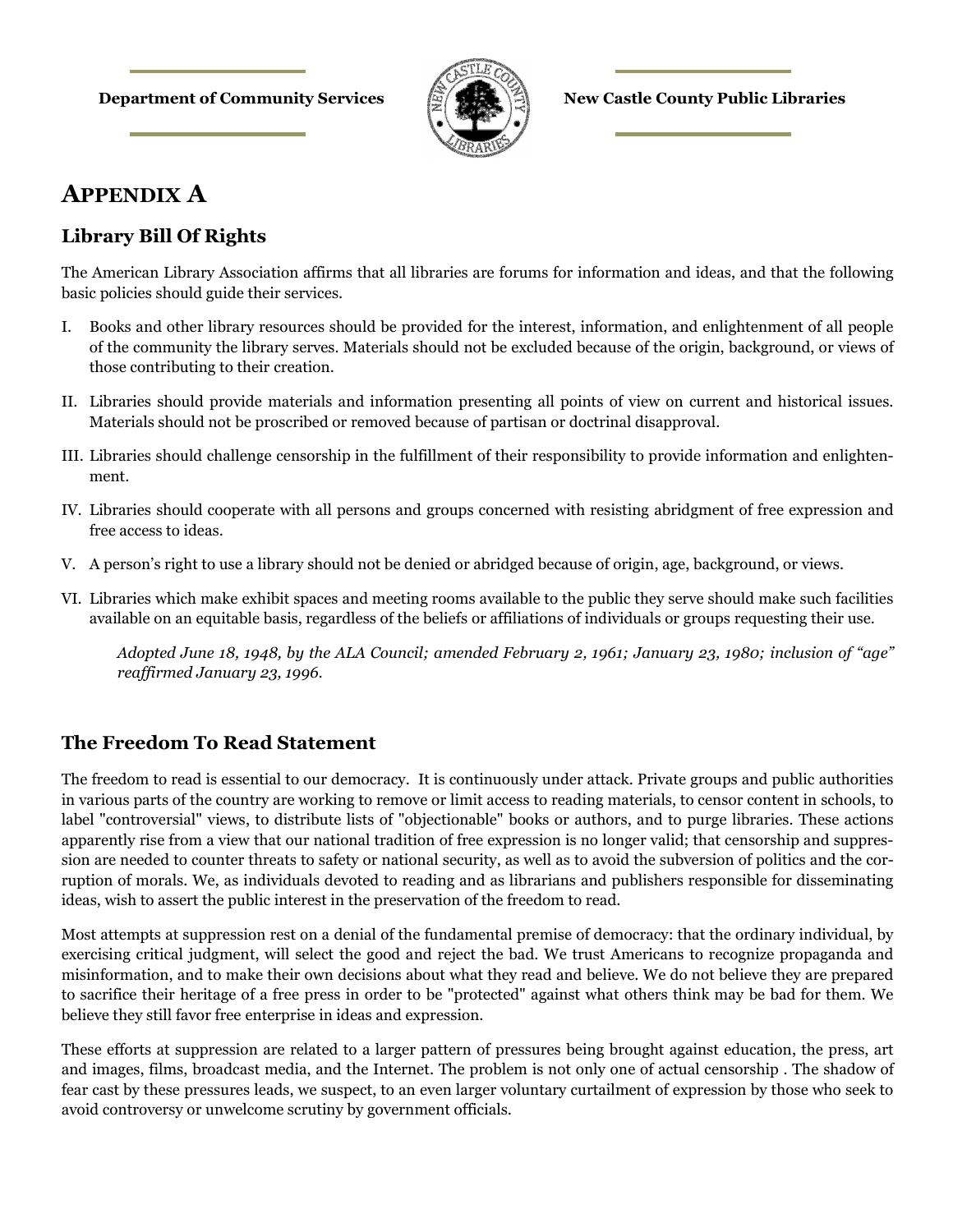### **Department of Community Services Algebraries New Castle County Public Libraries**



Such pressure toward conformity is perhaps natural to a time of accelerated change. And yet suppression is never more dangerous than in such a time of social tension. Freedom has given the United States the elasticity to endure strain. Freedom keeps open the path of novel and creative solutions, and enables change to come by choice. Every silencing of a heresy, every enforcement of an orthodoxy, diminishes the toughness and resilience of our society and leaves it the less able to deal with controversy and difference.

Now as always in our history, reading is among our greatest freedoms. The freedom to read and write is almost the only means for making generally available ideas or manners of expression that can initially command only a small audience. The written word is the natural medium for the new idea and the untried voice from which come the original contributions to social growth. It is essential to the extended discussion that serious thought requires, and to the accumulation of knowledge and ideas into organized collections.

We believe that free communication is essential to the preservation of a free society and a creative culture. We believe that these pressures toward conformity present the danger of limiting the range and variety of inquiry and expression on which our democracy and our culture depend. We believe that every American community must jealously guard the freedom to publish and to circulate, in order to preserve its own freedom to read. We believe that publishers and librarians have a profound responsibility to give validity to that freedom to read by making it possible for the readers to choose freely from a variety of offerings.

The freedom to read is guaranteed by the Constitution. Those with faith in free people will stand firm on these constitutional guarantees of essential rights and will exercise the responsibilities that accompany these rights.

We therefore affirm these propositions:

*1. It is in the public interest for publishers and librarians to make available the widest diversity of views and expressions, including those that are unorthodox, unpopular, or considered dangerous by the majority.* 

Creative thought is by definition new, and what is new is different. The bearer of every new thought is a rebel until that idea is refined and tested. Totalitarian systems attempt to maintain themselves in power by the ruthless suppression of any concept that challenges the established orthodoxy. The power of a democratic system to adapt to change is vastly strengthened by the freedom of its citizens to choose widely from among conflicting opinions offered freely to them. To stifle every nonconformist idea at birth would mark the end of the democratic process. Furthermore, only through the constant activity of weighing and selecting can the democratic mind attain the strength demanded by times like these. We need to know not only what we believe but why we believe it.

2. *Publishers, librarians, and booksellers do not need to endorse every idea or presentation they make available. It would conflict with the public interest for them to establish their own political, moral, or aesthetic views as a standard for determining what should be published or circulated.*

Publishers and librarians serve the educational process by helping to make available knowledge and ideas required for the growth of the mind and the increase of learning. They do not foster education by imposing as mentors the patterns of their own thought. The people should have the freedom to read and consider a broader range of ideas than those that may be held by any single librarian or publisher or government or church. It is wrong that what one can read should be confined to what another thinks proper.

3. *It is contrary to the public interest for publishers or librarians to bar access to writings on the basis of the personal history or political affiliations of the author.* 

No art or literature can flourish if it is to be measured by the political views or private lives of its creators. No society of free people can flourish that draws up lists of writers to whom it will not listen, what ever they may have to say.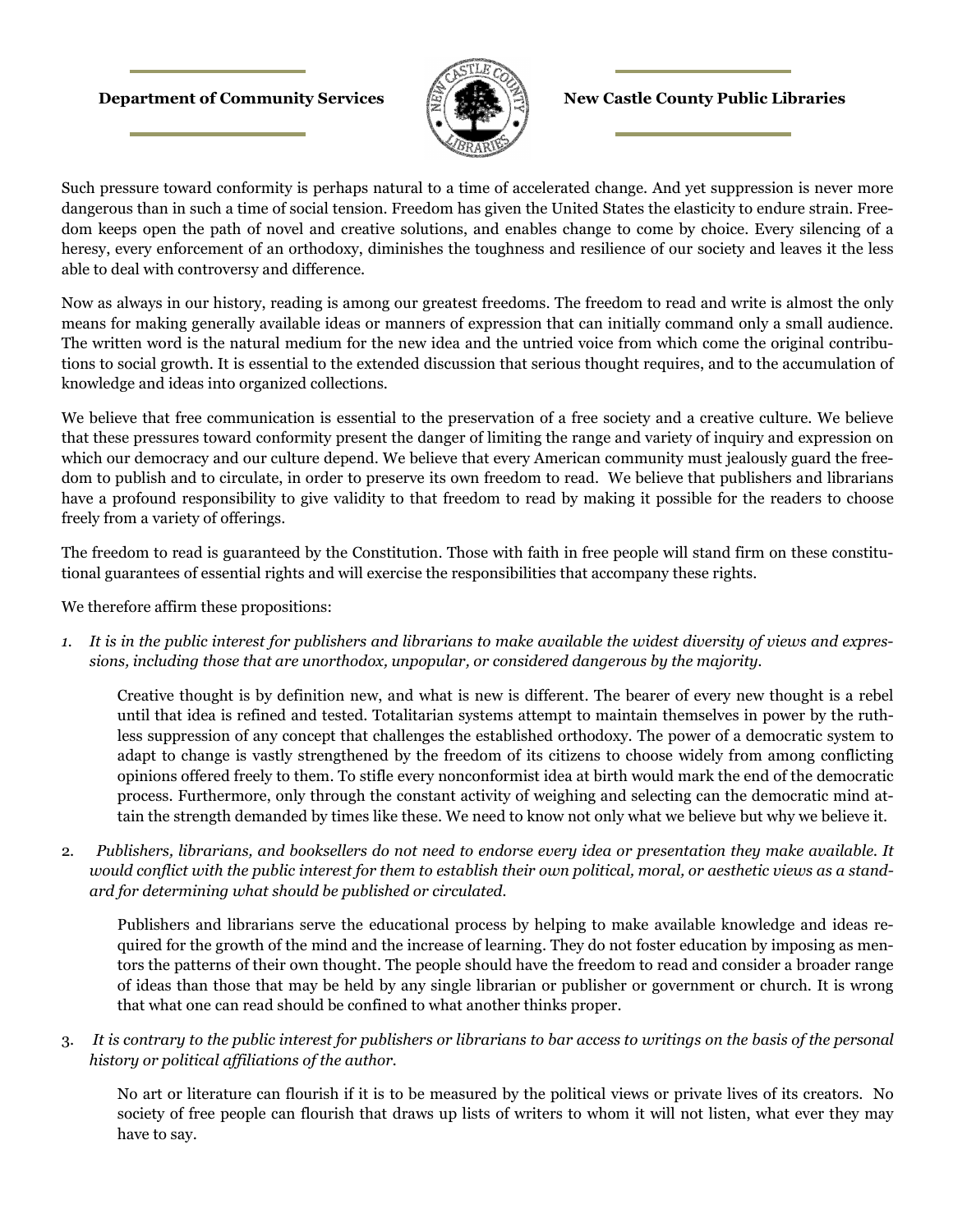

4. *There is no place in our society for efforts to coerce the taste of others, to confine adults to the reading matter deemed suitable for adolescents, or to inhibit the efforts of writers to achieve artistic expression.*

To some, much of modern expression is shocking. But is not much of life itself shocking? We cut off literature at the source if we prevent writers from dealing with the stuff of life. Parents and teachers have a responsibility to prepare the young to meet the diversity of experiences in life to which they will be exposed, as they have a responsibility to help them learn to think critically for themselves. These are affirmative responsibilities, not to be discharged simply by preventing them from reading works for which they are not yet prepared. In these matters values differ, and values cannot be legislated; nor can machinery be devised that will suit the demands of one group without limiting the freedom of others.

5. *It is not in the public interest to force a reader to accept the prejudgment of a label characterizing any expression or its author as subversive or dangerous.*

The ideal of labeling presupposes the existence of individuals or groups with wisdom to determine by authority what is good or bad for others. It presupposes that individuals must be directed in making up their minds about the ideas they examine. But Americans do not need others to do their thinking for them.

6. *It is the responsibility of publishers and librarians, as guardians of the people's freedom to read, to contest encroachments upon that freedom by individuals or groups seeking to impose their own standards or tastes upon the community at large; and by the government whenever it seeks to reduce or deny public access to public information.*

It is inevitable in the give and take of the democratic process that the political, the moral, or the aesthetic concepts of an individual or group will occasionally collide with those of another individual or group. In a free society individuals are free to determine for themselves what they wish to read, and each group is free to determine what it will recommend to its freely associated members. But no group has the right to take the law into its own hands, and to impose its own concept of politics or morality upon other members of a democratic society. Freedom is no freedom if it is accorded only to the accepted and the inoffensive. Further, democratic societies are more safe, free, and creative when the free flow of public information is not restricted by governmental prerogative or self-censorship.

7. *It is the responsibility of publishers and librarians to give full meaning to the freedom to read by providing books that enrich the quality and diversity of thought and expression. By the exercise of this affirmative responsibility, they can demonstrate that the answer to a "bad" book is a good one, the answer to a "bad" idea is a good one.*

The freedom to read is of little consequence when the reader cannot obtain matter fit for that reader's purpose. What is needed is not only the absence of restraint, but the positive provision of opportunity for the people to read the best that has been thought and said. Books are the major channel by which the intellectual inheritance is handed down, and the principal means of its testing and growth. The defense of the freedom to read requires of all publishers and librarians the utmost of their faculties, and deserves of all Americans the fullest of their support.

We state these propositions neither lightly nor as easy generalizations. We here stake out a lofty claim for the value of the written word. We do so because we believe that it is possessed of enormous variety and usefulness, worthy of cherishing and keeping free. We realize that the application of these propositions may mean the dissemination of ideas and manners of expression that are repugnant to many persons. We do not state these propositions in the comfortable belief that what people read is unimportant. We believe rather that what people read is deeply important; that ideas can be dangerous; but that the suppression of ideas is fatal to a democratic society. Freedom itself is a dangerous way of life, but it is ours.

*This statement was originally issued in May of 1953 by the Westchester Conference of the American Library*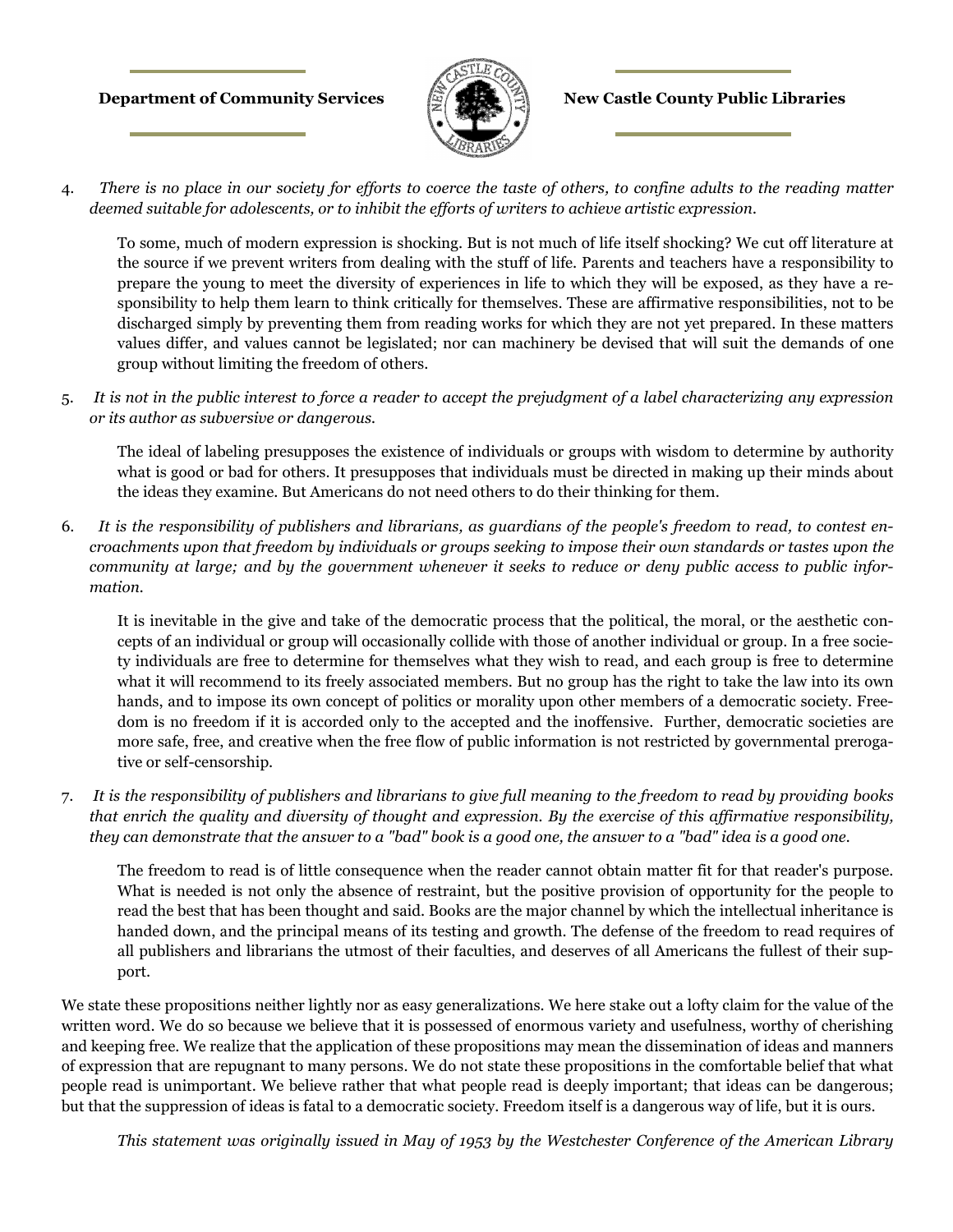### **Department of Community Services Algebraries New Castle County Public Libraries**



*Association and the American Book Publishers Council, which in 1970 consolidated with the American Educational Publishers Institute to become the Association of American Publishers.* 

*Adopted June 25, 1953, by the ALA Council and the AAP Freedom to Read Committee; amended January 28, 1972; January 16, 1991; July 12, 2000; June 30, 2004.* 

A Joint Statement by:

American Library Association Association of American Publishers

Subsequently endorsed by:

American Booksellers Foundation for Free Expression The Association of American University Presses, Inc. The Children's Book Council Freedom to Read Foundation National Association of College Stores National Coalition Against Censorship National Council of Teachers of English The Thomas Jefferson Center for the Protection of Free Expression

### **Freedom To View Statement**

The FREEDOM TO VIEW, along with the freedom to speak, to hear, and to read, is protected by the First Amendment to the Constitution of the United States. In a free society, there is no place for censorship of any medium of expression. Therefore these principles are affirmed:

1. To provide the broadest access to film, video, and other audiovisual materials because they are a means for the communication of ideas. Liberty of circulation is essential to insure the constitutional guarantee of freedom of expression.

2. To protect the confidentiality of all individuals and institutions using film, video, and other audiovisual materials.

3. To provide film, video, and other audiovisual materials which represent a diversity of views and expression. Selection of a work does not constitute or imply agreement with or approval of the content.

4. To provide a diversity of viewpoints without the constraint of labeling or prejudging film, video, or other audiovisual materials on the basis of the moral, religious, or political beliefs of the producer or filmmaker or on the basis of controversial content.

5. To contest vigorously, by all lawful means, every encroachment upon the public's freedom to view.

*This statement was originally drafted by the Freedom to View Committee of the American Film and Video Association (formerly the Educational Film Library Association) and was adopted by the AFVA Board of Directors in February 1979. This statement was updated and approved by the AFVA Board of Directors in 1989.*

*Endorsed January 10, 1990, by the ALA Council*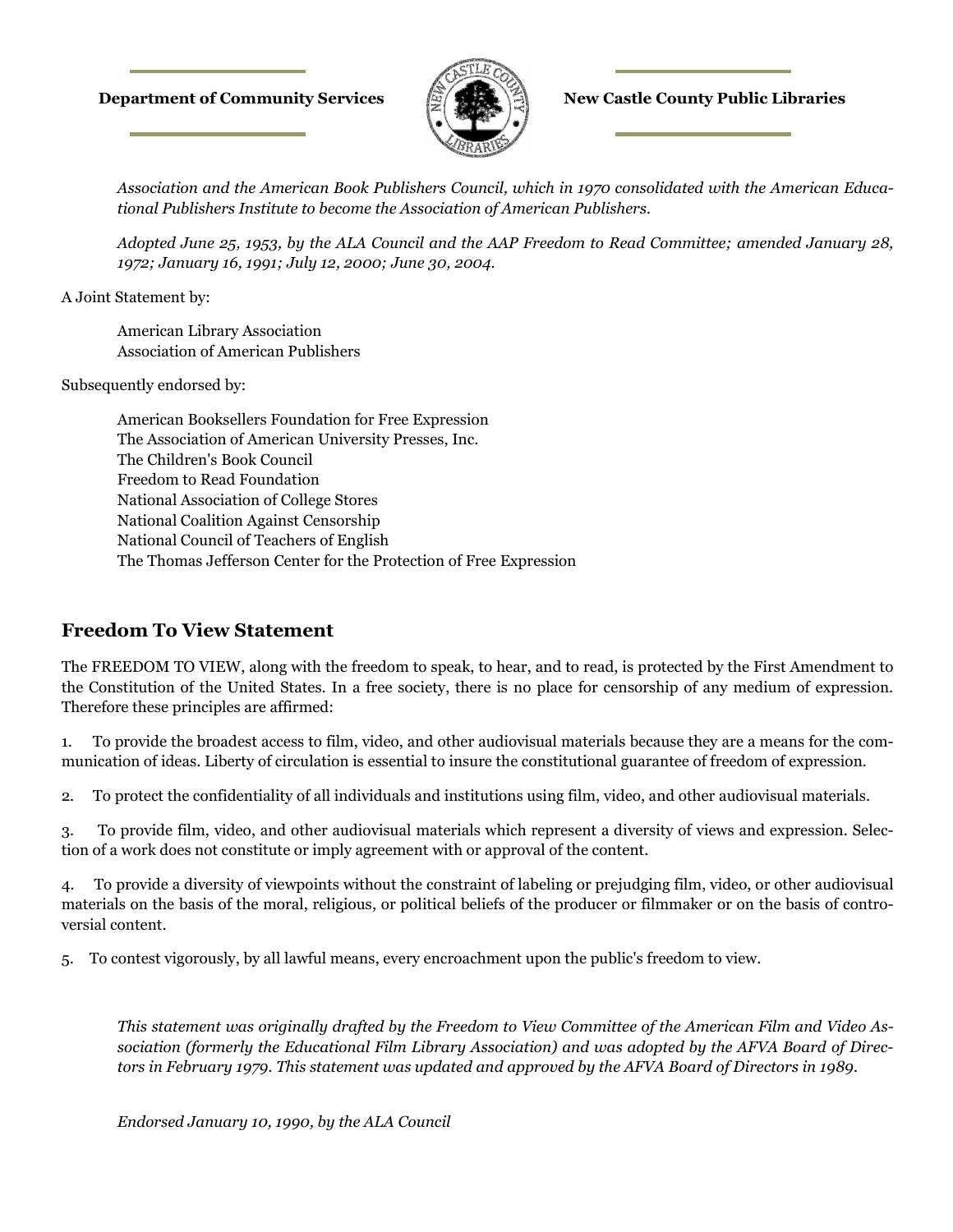

### **Diversity In Collection Development: An Interpretation of the Library Bill Of Rights**

Throughout history, the focus of censorship has fluctuated from generation to generation. Books and other materials have not been selected or have been removed from library collections for many reasons, among which are prejudicial language and ideas, political content, economic theory, social philosophies, religious beliefs, sexual forms of expression, and other potentially controversial topics.

Some examples of censorship may include removing or not selecting materials because they are considered by some as racist or sexist; not purchasing conservative religious materials; not selecting materials about or by minorities because it is thought these groups or interests are not represented in a community; or not providing information on or materials from non-mainstream political entities.

Librarians may seek to increase user awareness of materials on various social concerns by many means, including, but not limited to, issuing bibliographies and presenting exhibits and programs. Librarians have a professional responsibility to be inclusive, not exclusive, in collection development and in the provision of interlibrary loan. Access to all materials legally obtainable should be assured to the user, and policies should not unjustly exclude materials even if they are offensive to the librarian or the user. Collection development should reflect the philosophy inherent in Article II of the Library Bill Of Rights: "Libraries should provide materials and information presenting all points of view on current and historical issues. Materials should not be proscribed or removed because of partisan or doctrinal disapproval." A balanced collection reflects a diversity of materials, not an equality of numbers. Collection development responsibilities include selecting materials in the languages in common use in the community the library serves. Collection development and the selection of materials should be done according to professional standards and established selection and review procedures.

There are many complex facets to any issue, and variations of context in which issues may be expressed, discussed, or interpreted. Librarians have a professional responsibility to be fair, just, and equitable and to give all library users equal protection in guarding against violation of the library patron's right to read, view, or listen to materials and resources protected by the First Amendment, no matter what the viewpoint of the author, creator, or selector. Librarians have an obligation to protect library collections from removal of materials based on personal bias or prejudice, and to select and support the access to materials on all subjects that meet, as closely as possible, the needs, interests, and abilities of all persons in the community the library serves. This includes materials that reflect political, economic, religious, social, minority, and sexual issues.

Intellectual freedom, the essence of equitable library services, provides for free access to all expressions of ideas through which any and all sides of a question, cause, or movement may be explored. Toleration is meaningless without tolerance for what some may consider detestable. Librarians cannot justly permit their own preferences to limit their degree of tolerance in collection development, because freedom is indivisible.

*Adopted July 14, 1982, by the ALA Council; amended January 10, 1990.*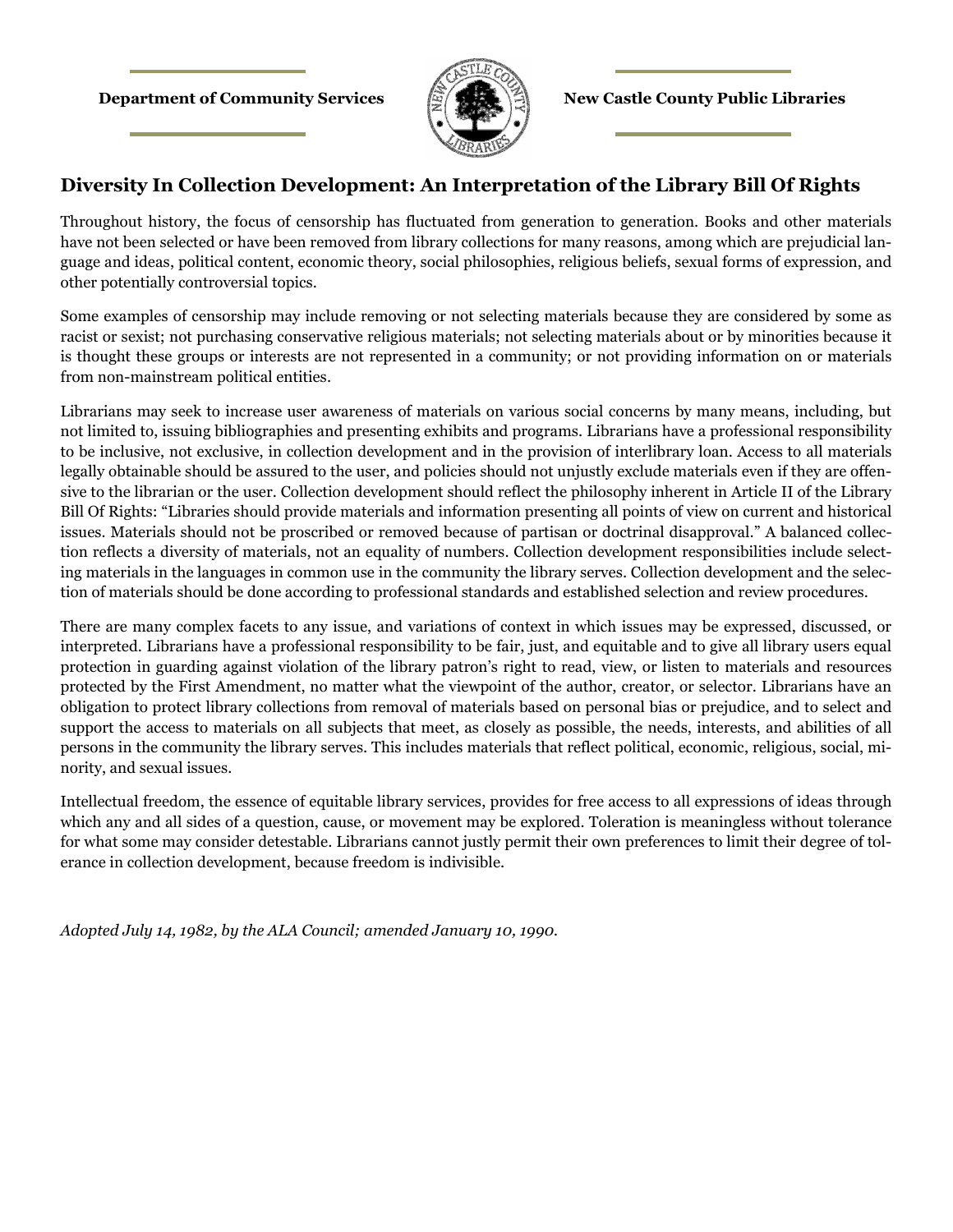

# **APPENDIX B**

### **Requests For Purchase**

From time to time, a patron will request library material that is not owned by this library system. If the requested items are less than 12 months old and meet our selection criteria, the library will consider the item for purchase.

If the requested items are more than 12 months old, the library will also consider them for purchase, but may instead seek to borrow them from a holding library outside our system, through Inter-library Loan.

Sample Request For Purchase form:

| Brandywine Hundred Library - Item Request Form |                                                            |            |  |
|------------------------------------------------|------------------------------------------------------------|------------|--|
| Patron Name                                    |                                                            |            |  |
| Date                                           | Phone #                                                    |            |  |
| Library Card                                   |                                                            |            |  |
| Title                                          |                                                            |            |  |
|                                                |                                                            |            |  |
| Author                                         |                                                            |            |  |
| Year Published                                 | Price<br><b>ISBN</b>                                       |            |  |
| Circle Format                                  | Audiobook CD Music CD Article<br>Large Print<br>Book       | <b>DVD</b> |  |
| <b>STAFF USE</b>                               | Purchase<br>In Catalog?<br>AY<br><b>OCLC</b><br>Collection | UD         |  |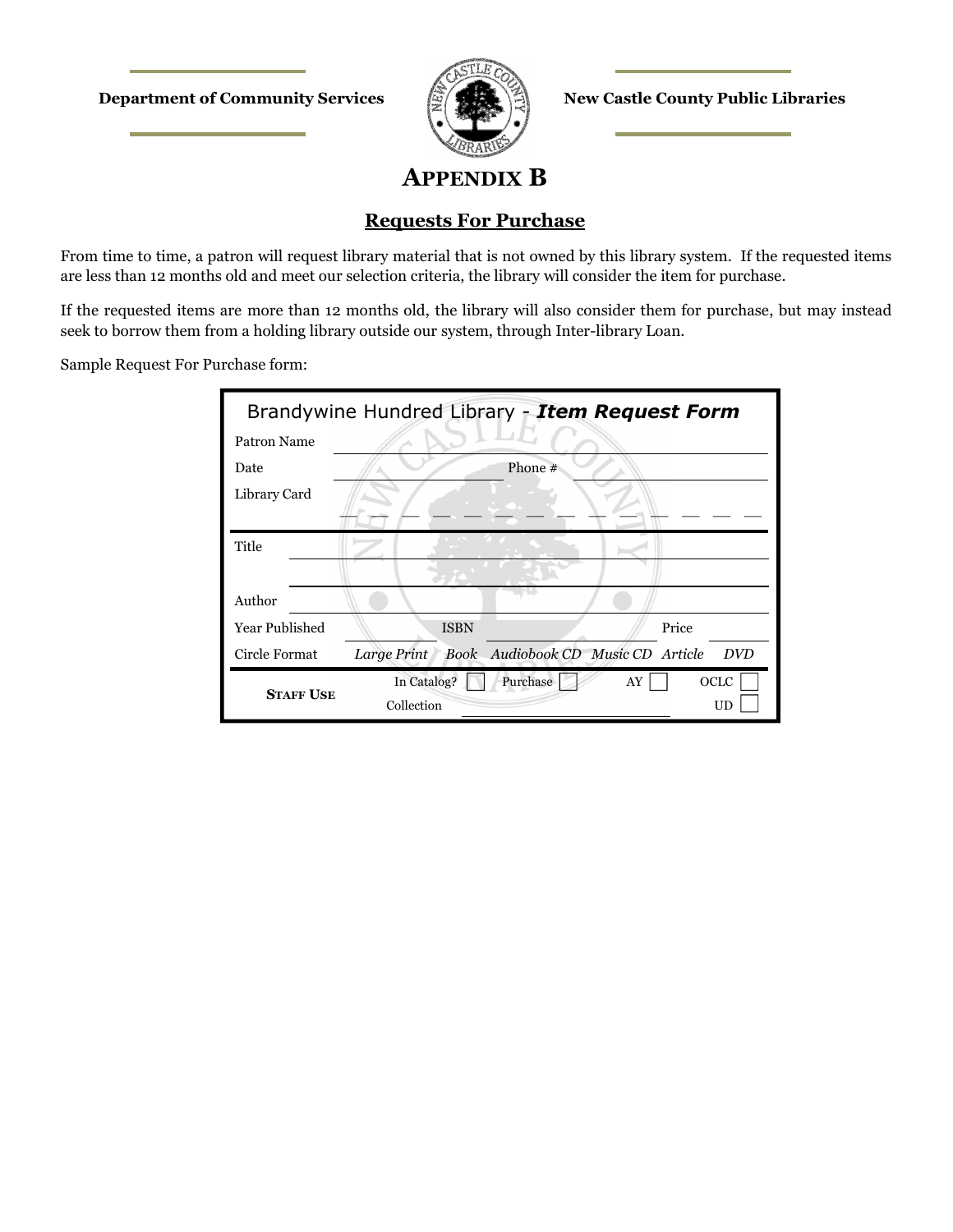

# **APPENDIX C**

# **Request For Reconsideration Form**

| Date                                              | <b>Branch</b>                                                               |  |
|---------------------------------------------------|-----------------------------------------------------------------------------|--|
| <b>Item Information</b>                           |                                                                             |  |
| Title                                             |                                                                             |  |
| Author/Artist                                     |                                                                             |  |
| Publisher                                         |                                                                             |  |
| <b>Publication Date</b>                           | Format                                                                      |  |
| <b>Patron Information</b>                         |                                                                             |  |
| Name                                              |                                                                             |  |
| Address                                           |                                                                             |  |
|                                                   |                                                                             |  |
| Home Phone                                        | Cell Phone                                                                  |  |
| Are you representing yourself or an organization? | Organization<br>Self                                                        |  |
|                                                   | If you are representing an organization, what is its name?                  |  |
|                                                   | What are your objections to the work? Please be specific.                   |  |
|                                                   |                                                                             |  |
|                                                   |                                                                             |  |
|                                                   |                                                                             |  |
| What impact do you feel this material might have? |                                                                             |  |
|                                                   |                                                                             |  |
|                                                   |                                                                             |  |
|                                                   | Did you find anything worthwhile in it? If so, what was it?                 |  |
|                                                   |                                                                             |  |
|                                                   |                                                                             |  |
|                                                   | Are you aware of the critics' judgment of this material?<br>$\rm No$<br>Yes |  |
| Did you finish the entire work?                   | Yes<br>N <sub>0</sub>                                                       |  |
| If not, what parts did you finish?                |                                                                             |  |
|                                                   |                                                                             |  |

*If you have further comments, please feel free to add additional pages.*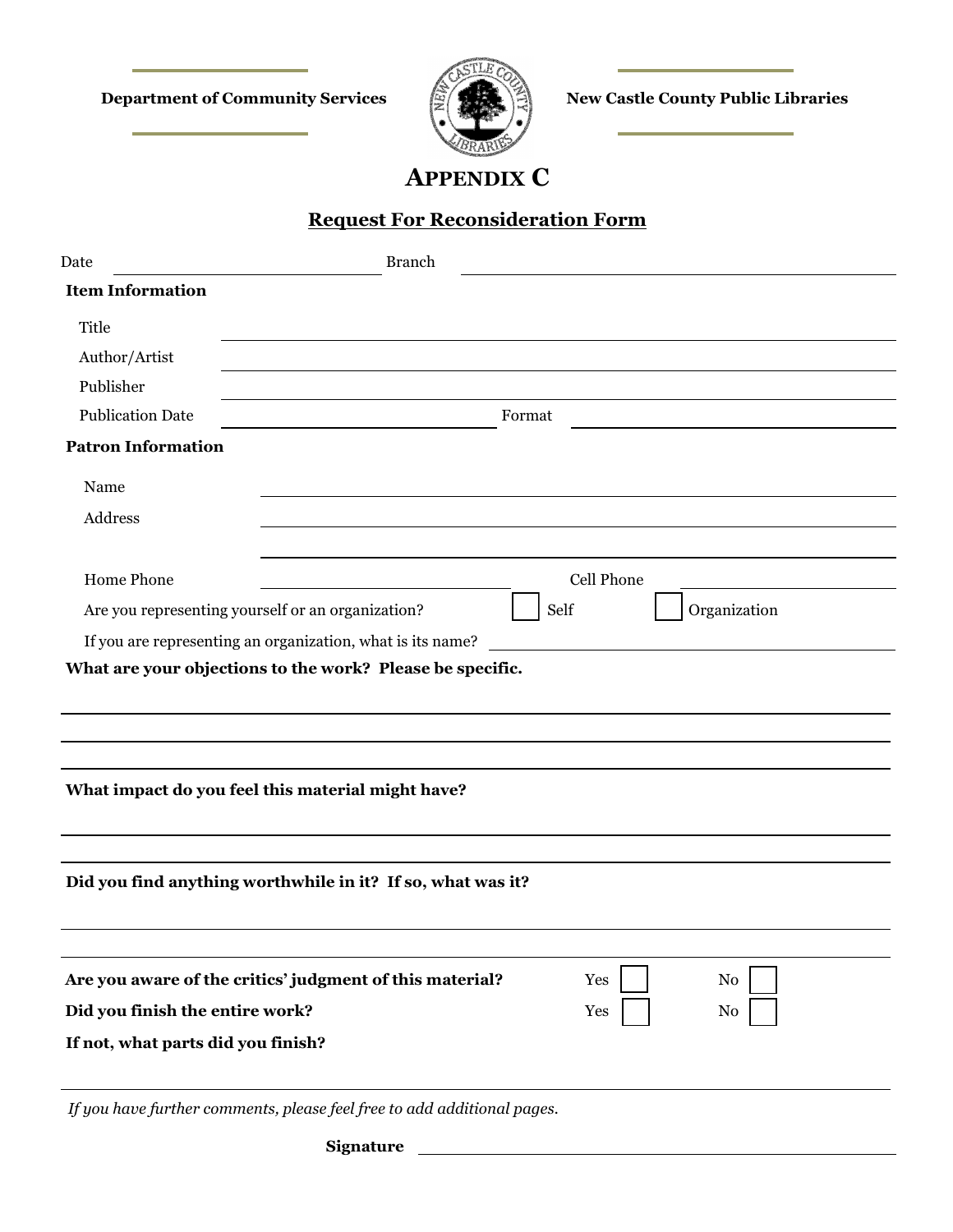**Department of Community Services**  $\mathbb{E}(\mathbf{R}|\mathbf{X})$  **New Castle County Public Libraries** 



# **APPENDIX C**

### **Request For Reconsideration Form (Verso)**

### **Requests For Reconsideration**

Complaints about material shall be referred to the library manager of the facility which owns the item.

The library manager will seek to resolve the complaint informally. Part of this process may involve sharing information with the concerned patron, such as reviews or holdings in other library systems. If the matter cannot be resolved informally, the library manager will provide the concerned patron with a Request For Reconsideration Form and a copy of this policy.

The library manager will provide a written response within fifteen (15) business days of receipt of the completed complaint form. If not satisfied, the concerned patron may appeal the decision to the Manager Of Libraries, whose decision will be final.